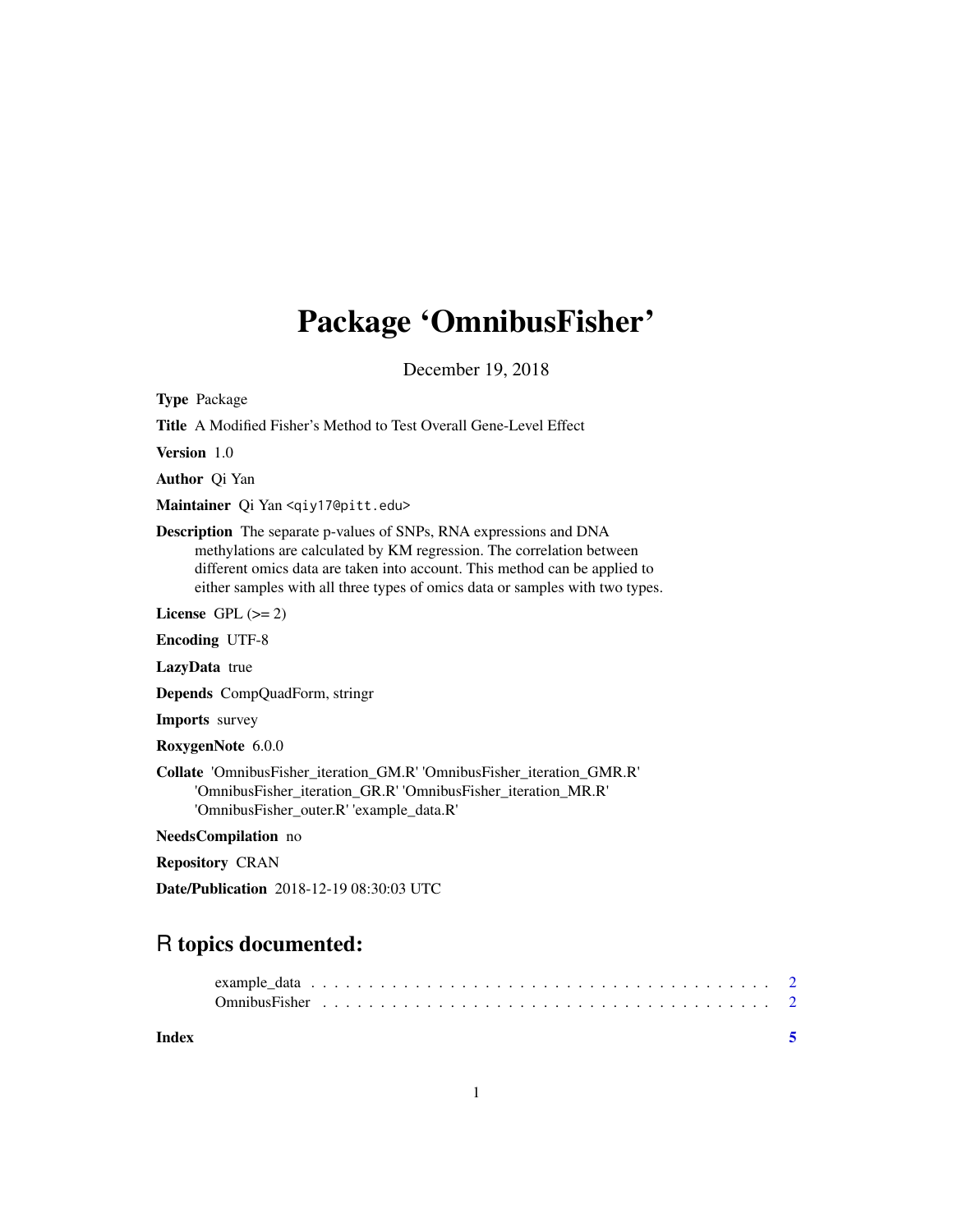#### <span id="page-1-0"></span>Description

- All\_header. ID for all samples that are available in at least one type of data
- pheno. phenotype file. 1st column is ID, 2nd column is disease status, 3rd column is age, 4th column is gender
- G. genotypes for 3 genes. G[[i]] is for the ith genes. In each G[[i]], the 1st column is ID and the rest columns are genotypes
- M. methylated sites 3 genes. M[[i]] is for the ith genes. In each M[[i]], the 1st column is ID and the rest columns are methylated sites
- R. RNA expression for 3 genes. R[[i]] is for the ith genes. In each R[[i]], the 1st column is ID and the rest columns (usually one column) are RNA expression

#### Usage

data(example\_data)

| OmnibusFisher | A modified Fisher's method (Omnibus-Fisher) to combine separate p- |
|---------------|--------------------------------------------------------------------|
|               | values of SNPs, RNA expressions and DNA methylations into an over- |
|               | all gene-level p-value                                             |

#### **Description**

\* Each sample does not have to have all three types of omics data; each gene needs to have all three types of omics data mapped to it.

\* For example, 1,000 samples have SNPs mapped to 20,000 genes; 500 samples have methylated sites mapped to 18,000 genes; 300 samples have 16,000 expressed genes.

\* Then, all 1,000 samples (500 and 300 samples are included in the total 1,000 samples) contribute to the test. We are interested in the overlapped genes (e.g., 16,000 genes with SNPs, methylated sites and expression genes mapped to them)

#### Usage

```
OmnibusFisher(pheno, full_id, G = NULL, M = NULL, R = NULL,exprs_G = NULL, exprs_M = NULL, exprs_R = NULL, type, optimal = FALSE,
 perturb_iteration = NULL, method = "kuonen")
```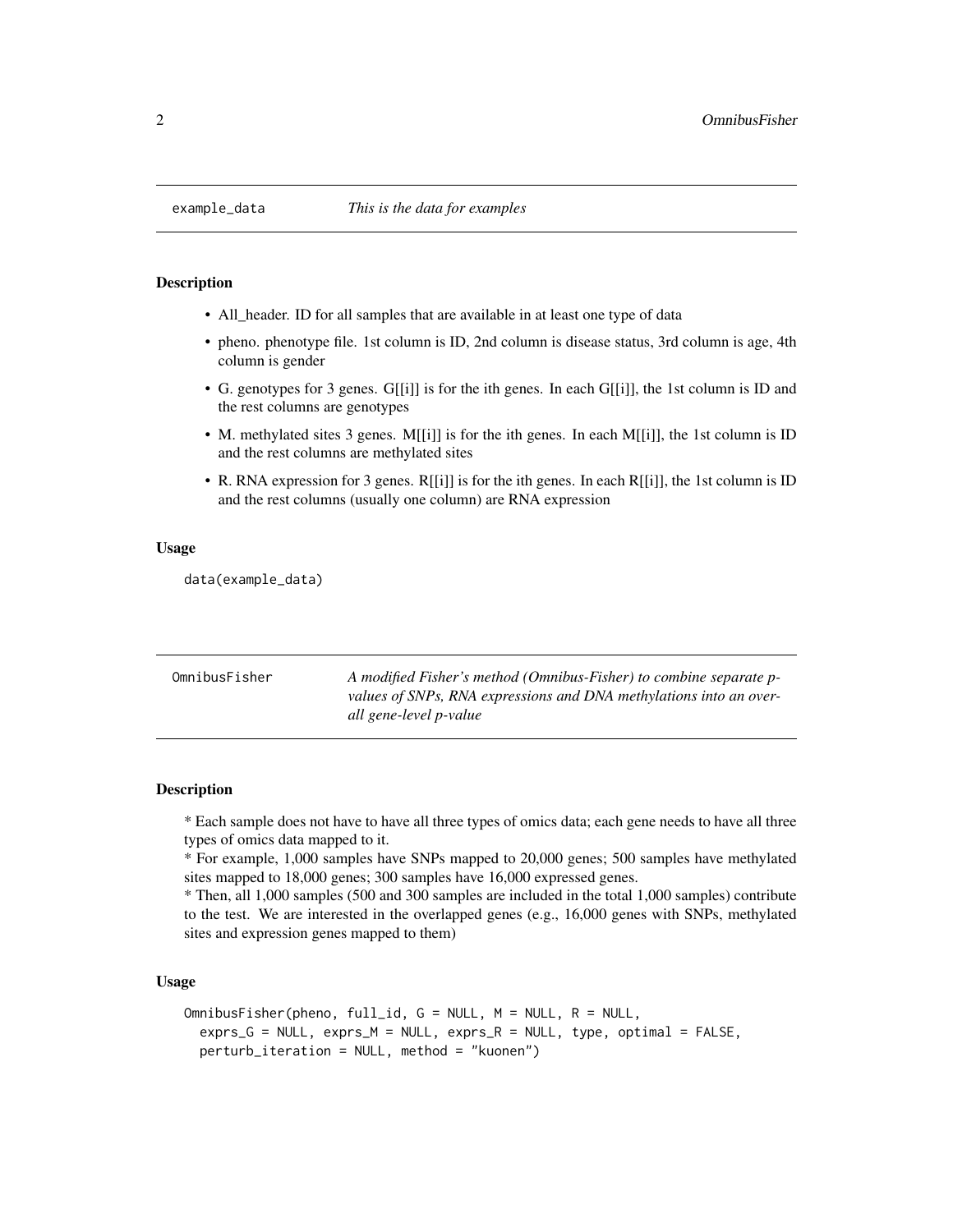#### OmnibusFisher 3

#### Arguments

| A matrix of sample ID, trait (i.e., y) and covariates (class: data.frame).                                                                                                                                                                                                                                                                                |
|-----------------------------------------------------------------------------------------------------------------------------------------------------------------------------------------------------------------------------------------------------------------------------------------------------------------------------------------------------------|
| A vector of sample ID. This vector should include all IDs. In other words,<br>samples with all 3 types of omics data, with 2 types and with 1 type should have<br>their IDs in the vector (class: data.frame).                                                                                                                                            |
| A matrix of genotypes in a gene. The 1st column is sample ID. Each column is<br>a SNP in the following columns (class: data.frame).                                                                                                                                                                                                                       |
| A matrix of methylated sites in a gene. The 1st column is sample ID. Each<br>column is a methylated site in the following columns (class: data.frame).                                                                                                                                                                                                    |
| A matrix of RNA expression probes in a gene (for microarray, one gene could<br>have multiple probes mapped; for RNAseq, one gene always has one value).<br>The 1st column is sample ID. For microarray, each column is a probe in the<br>following columns; for RNAseq, the 2nd column is the expression value (only<br>two columns) (class: data.frame). |
| Regression model for SNPs under the null hypothesis (i.e., SNP effect is zero),<br>$y = cov1 + cov2 +  + covp.$                                                                                                                                                                                                                                           |
| Regression model for DNA methylation under the null hypothesis (i.e., methy-<br>lation effect is zero), $y = cov1 + cov2 +  + covp$ .                                                                                                                                                                                                                     |
| Regression model for RNA expression under the null hypothesis (i.e., RNA ex-<br>pression effect is zero), $y = cov1 + cov2 +  + covp$ .                                                                                                                                                                                                                   |
| Either type="binary" or type="continuous" for binary or continuous traits.                                                                                                                                                                                                                                                                                |
| Whether use optimal method to automatically search for the disease model (per-<br>turbation invovled).                                                                                                                                                                                                                                                    |
| perturb_iteration                                                                                                                                                                                                                                                                                                                                         |
| The number of perturbation iterations when using optimal method. For example,<br>1,000,000, then the lowest p-value can be obtained for perturbation method is<br>1/1,000,001.                                                                                                                                                                            |
| Method used to approximately calculate p-values: "kuonen" or "davies". Default<br>"kuonen".                                                                                                                                                                                                                                                               |
|                                                                                                                                                                                                                                                                                                                                                           |

#### Value

1. pval\_GMR\_pert: the overall gene-level p-value automatically searching for the optimal disease model, when inputting three types of data.

2. pval\_GMR\_tri: the overall gene-level p-value assuming all three types of data in the disease model, when inputting three types of data.

3. pval\_GM\_tri/pval\_GR\_tri/pval\_MR\_tri: the overall gene-level p-value automatically searching for the optimal disease model, when inputting two types of data.

4. pval\_GM\_tri/pval\_GR\_tri/pval\_MR\_tri: the overall gene-level p-value assuming two types of data in the disease model, when inputting two types of data.

5. pval\_G/pval\_M/pval\_R: the gene-level p-value for single type of data.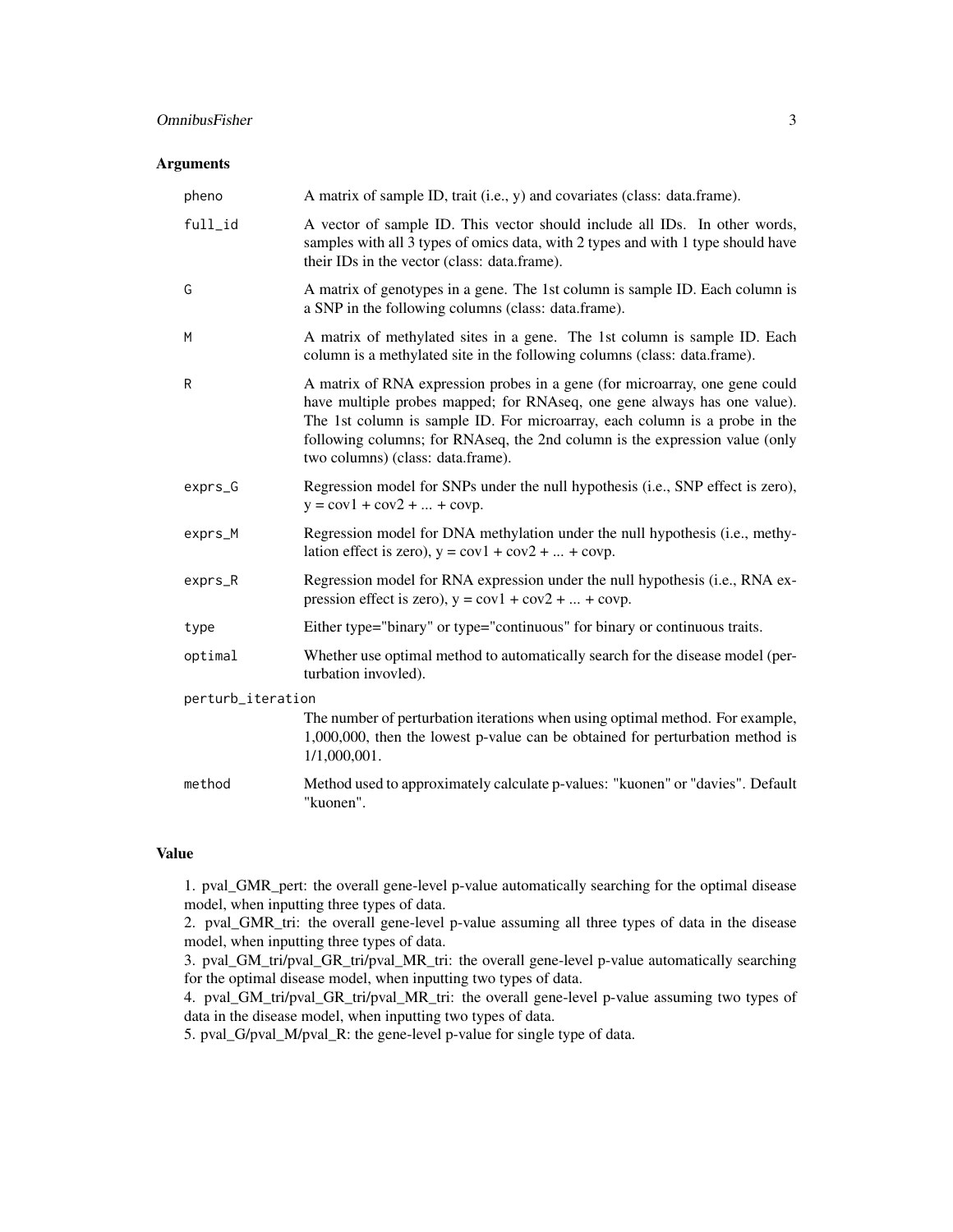#### Examples

```
################
### Examples ###
################
data("example_data")
set.seed(123)
exprs_G = exprs_M = exprs_R = "aff ~ age + sex"### SNPs (G), DNA methylations (M) and RNA expressions (R) ###
results<-list()
for(i in 1:1){ #change to 1:3 for 3 genes
 results[[i]]<-OmnibusFisher(pheno=pheno, full_id=All_header, G=G[[i]], M=M[[i]],
 R=R[[i]], exprs_G=exprs_G, exprs_M=exprs_M, exprs_R=exprs_R, type="binary")
 # G[[1]] includes SNPs in gene1;
 # M[[1]] includes methylated sites in gene1;
 # R[[1]] includes gene expression probes in gene1 (or single gene1 expression value).
}
### SNPs (G) and DNA methylations (M) ###
results<-list()
for(i in 1:1){
results[[i]]<-OmnibusFisher(pheno=pheno, full_id=All_header, G=G[[i]], M=M[[i]],
 exprs_G=exprs_G, exprs_M=exprs_M, type="binary")
}
### SNPs (G) and RNA expressions (R) ###
# results[[i]]<-OmnibusFisher(pheno=pheno, full_id=All_header, G=G[[i]], R=R[[i]],
# exprs_G=exprs_G, exprs_R=exprs_R, type="binary")
### DNA methylations (M) and RNA expressions (R) ###
# results[[i]]<-OmnibusFisher(pheno=pheno, full_id=All_header, R=R[[i]], M=M[[i]],
# exprs_R=exprs_R, exprs_M=exprs_M, type="binary")
```